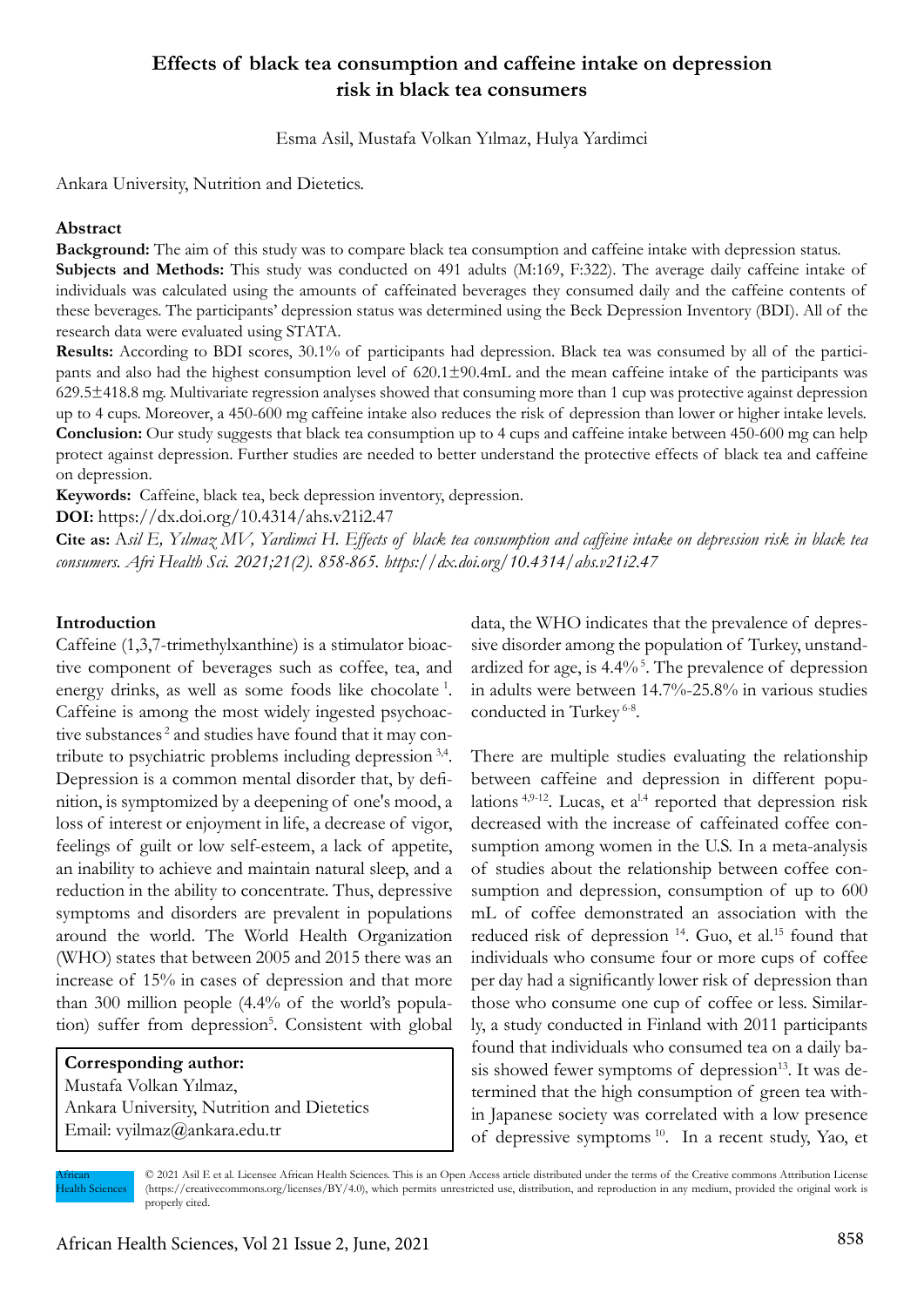al.,16 using the data from Chinese Longitudinal Healthy Longevity Survey, found that a 1 cup or more level of tea consumption may protect against depression in the elderly.

Black tea consumption is prevalent in Turkey 17,18. While in the early 2000s Turkey ranked third (2.3 kg per capita) after Northern Ireland and England in black tea consumption 19 today, Turkey is leading the world with consumption of approximately 3.2kg per capita  $20$ . Studies show black tea is the main source of caffeine consumption in Turkey<sup>17,18,21</sup>.

Understanding the impact of beverages that contain high levels of caffeine, which are widespread and consumed in relatively large amounts, on depression experienced by individuals is important for public health. However, research in Turkey on the relationship between depression and the consumption of caffeinated beverages to date is insufficient. The objective of this study is to expand this knowledge by comparing the consumption levels of black tea and the levels of caffeine intake with the depression status in adults.

## **Method**

This study was conducted between December 2014 and February 2015 with the participation of 491 office workers (males: 169, females: 322; 33.5±10.9 years) living in Ankara. Black tea drinkers who consumed at least 100 mL of black tea per day were included in the study. Subjects who had a history of anxiety or depression and those who were using antidepressants were excluded from the study. The Beck Depression Inventory (BDI) was used to determine depression. Approval for the research was acquired from the Ethics Board of Ankara University (27/11/2014- 179/1345). Each participant in the research signed a consent form prior to his or her inclusion in the study.

Participants filled out a questionnaire that included socio-demographic (eg. education, income), anthropometric (eg. weight, height), and medical (eg. last measured systolic, diastolic blood pressure) information. The body weights and heights of the individuals who participated in the study were measured in accordance with the technique <sup>22</sup>. The body weights of the participants were measured with the Arzum AR580 device, while their heights were taken with a rigid measuring tape and the Body Mass Index (BMI) for each individual was calculated from the formula weight/height<sup>2</sup>  $(kg/m<sup>2</sup>)$ . The participants' BMIs were evaluated using

the World Health Organization's classification system/ guidelines/protocol 23.

## **Beck Depression Inventory**

The depression status of the participants was determined using the Beck Depression Inevtory, developed by Beck, et al. in 1961. The scale measures the intensity of physical, emotional, cognitive, and motivational symptoms in depression, with the characteristics of self-assessment<sup>24</sup>. For instance, Turkish validity reliability was carried out by Teğin 25 and Hisli 26 in Turkey. Each item on the inventory is comprised of twenty-one categories and has 4 options. The scores obtained from the BDI vary between 0 and 63. Scores between 0 and 9 are considered in the "normal range", while 10-16 are considered "light", 17 to 29 "moderate depression", and 30 to 63 points indicate "severe depression."

# **Caffeinated Beverages Consumption**

In order to determine the amount in milliliters of caffeinated beverages consumed over the last 6 months by individuals, photos were shown from Photographed Food Catalogue - Measurements and Quantities<sup>27</sup> and the quantities were estimated. The frequency of intake of these specified quantities was determined daily and multiplied by the consumption frequency coefficient (each day: 1.0; 5-6 times a week: 0.78; 3-4 times a week: 0.5; 1-2 times a week: 0.21; once every 15 days: 0.06; once a month: 0.03; none: 0) in order to calculate the daily consumption amounts. One cup was measured as 200 mL for black tea and instant coffee, or as 55 mL for Turkish coffee (very strong black coffee served with the fine grounds in it).

The average caffeine intake of individuals was calculated using the caffeinated beverage amounts consumed daily and the caffeine contents of these beverages. Since traditional preparation of tea and Turkish coffee differs from preparation techniques used in other countries, the caffeine content of black tea and Turkish coffee was determined using the study of Hanci, et al.28 According to this study, the caffeine content of black tea and Turkish coffee was 80mg/100mL and 80mg/55mL, respectively. The amount of caffeine in the remaining caffeine-containing beverages (cola, energy drinks, etc.) was determined using either the food label of each product or information from the USDA database<sup>28,29</sup>.

# **Statistical Analysis**

In the analyses, BDI scores of <10 were classified as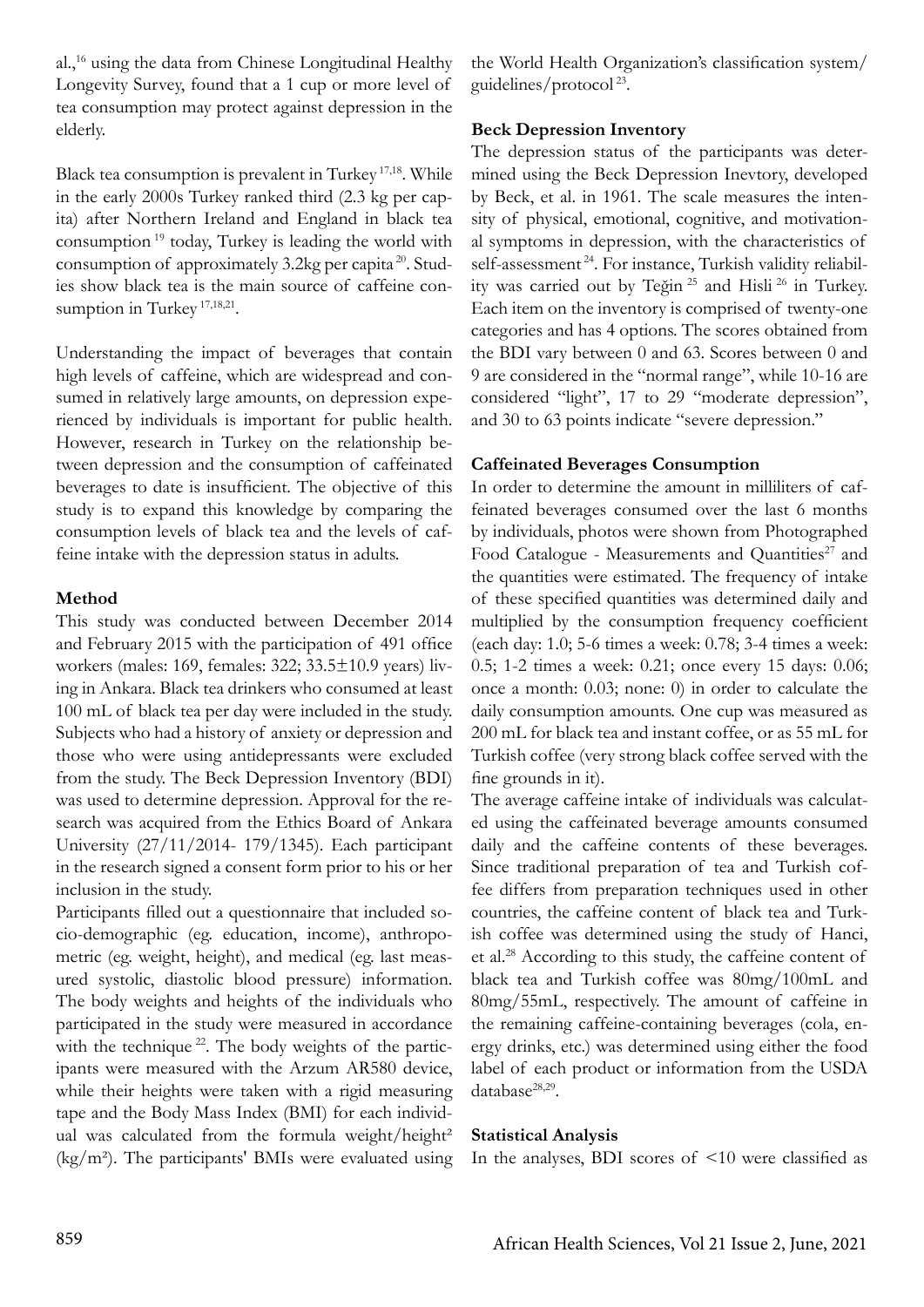being within the normal range, while scores of  $\geq 10$ were classified as depression. Tea consumption frequency was categorized as cups/day: <1 (reference), 1-2, 2-3, 3-4 and >4, while caffeine intake was categorized as mg/day: 0-300 (reference), 300-450, 450-600, 600-750 and >750. Variables that have been found in previous studies to potentially be associated with beverage consumption and depression were accounted for in the logistic regression models 30-32. Multivariate odds ratios (OR) and confidence intervals (CI) were obtained, adjusting for sex, age (10-year groups), BMI (kg/m2:  $\leq$ 18.5, 18,5-25,  $\geq$ 25), education level (Illiterate, elementary school, high school, and bachelor's degree), marital status (married and single), income level (low, middle, and high), smoking status (smoker or nonsmoker), alcohol consumption (yes or no), regular physical exercise (yes or no), diastolic and systolic blood pressures (normal, high-normal, and hypertension, according to the European Society of Cardiology's guidelines33). An alpha level of  $\leq 0.05$  was used as the threshold for statistical significance. All analyses were calculated electronically using STATA software.

#### **Results**

The general characteristics of the research participants,

according to their BD scores, are presented in Table 1. The average caffeine intake of the participants was 629.5±418.8 mg. Average caffeine intake was higher in participants aged 30 to 39, elementary school graduates, married people, smokers, middle income earners, and those with higher diastolic blood pressure ( $p$ <0.05). The prevalence of depression risk (≥10 BD score) among these participants was 30.1%. Higher depression risk is associated with age, BMI, marital status, income, smoking, alcohol consumption, regular physical activity, and systolic blood pressure  $(p<0.05)$ .

The mean consumption of beverages and caffeine intake is shown in Table 2. As expected, black tea was consumed by all of the participants (n:491) and also had the highest consumption level (620.1±90.4mL). Turkish coffee (52.1%), instant coffee (46.0%), and cola (37.1%) were also regularly-consumed caffeinated beverages by the population studied. Black tea was the main source of caffeine (576.4±407.4 mg).

Table 3 indicates that, in all models, black tea consumption levels higher than 1 cup and up to 4 cups, were protective against depression risk. Moreover, caffeine intake levels of 450-600 mg also reduce the risk of depression than lower or higher doses.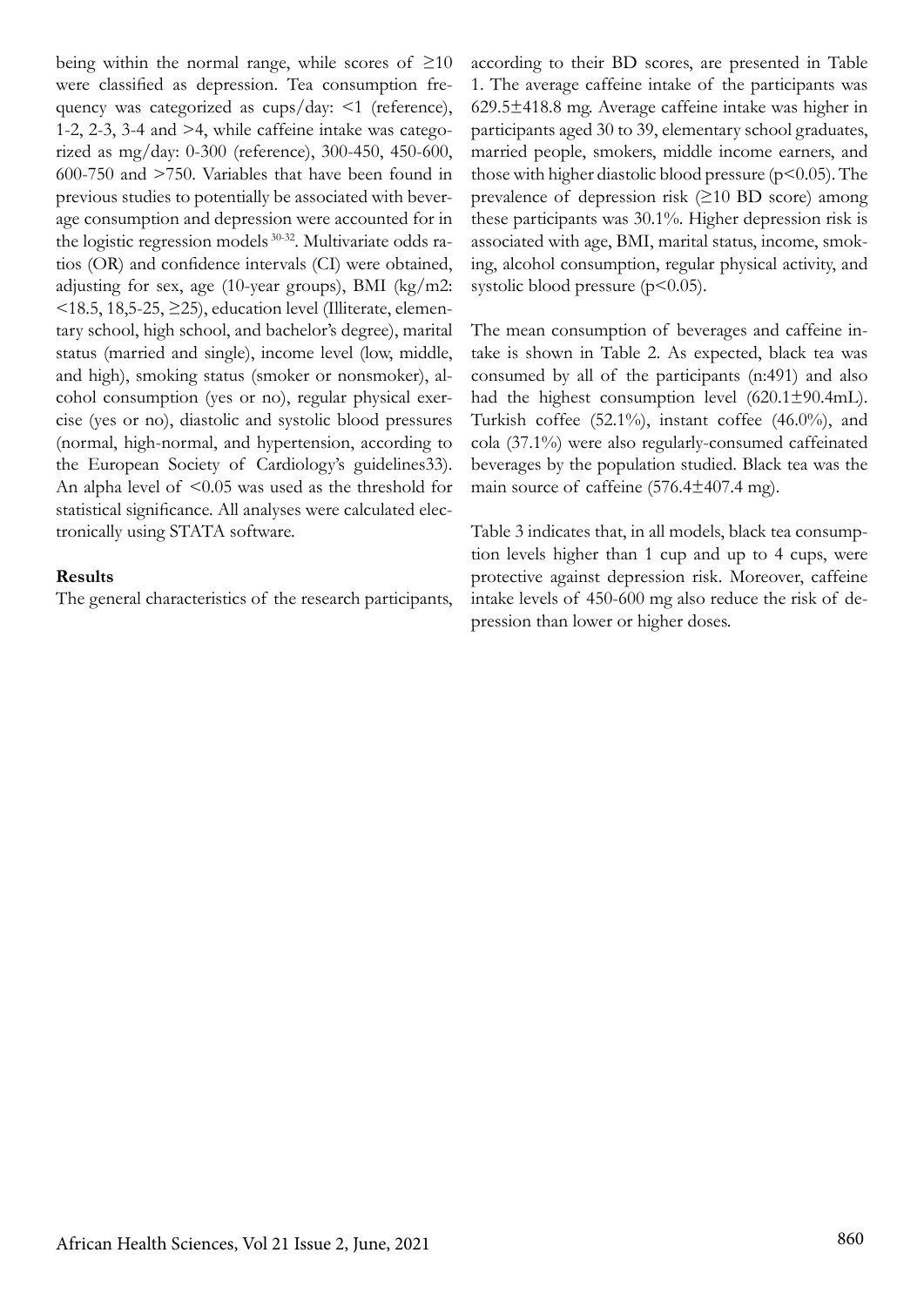| Parameter                               | Caffeine<br>intake (mg) | p value              | <b>BD</b> score<br>< 10<br>(n:343) | <b>BD</b> score<br>$\geq 10$<br>(n:148) | p<br>value           |
|-----------------------------------------|-------------------------|----------------------|------------------------------------|-----------------------------------------|----------------------|
| Sex                                     |                         |                      |                                    |                                         |                      |
| Male                                    | $676.5 \pm 486.1$       | $0.036^{\circ}$      | 66.2                               | 64.2                                    | 0,670                |
| Female                                  | 604.8±377.2             |                      | 33.8                               | 35.8                                    |                      |
| Age                                     |                         |                      |                                    |                                         |                      |
| $20-29$ years                           | 581.0±427.0             | $0.006$ <sup>a</sup> | 40.2                               | 54.0                                    |                      |
| 30-39 years                             | 708.3±404.4             |                      | 32.4                               | 22.3                                    | $0.035^{\circ}$      |
| 40-49 years                             | 685.2±459.4             |                      | 16.6                               | 14.9                                    |                      |
| $50+$ years                             | 526.0±297.8             |                      | 10.8                               | 8.8                                     |                      |
| <b>BMI</b>                              |                         |                      |                                    |                                         |                      |
| < 18.5                                  | 596.2±335.9             |                      | 3.5                                | 2.0                                     |                      |
| 18.5-25                                 | 639.2±439.7             | 0.847                | 47.5                               | 62.8                                    | $0.007$ <sup>a</sup> |
| $\geq$ 25                               | 620.5±399.8             |                      | 49.0                               | 35.2                                    |                      |
| Education Level (%)                     |                         |                      |                                    |                                         |                      |
| Illiterate                              | 515.6±242.3             |                      | 6.2                                | 2.0                                     |                      |
| Elementary school                       | 702.2±412.6             | $0.016$ <sup>a</sup> | 26.5                               | 22.3                                    | 0,069                |
| High School                             | 670.6±470.2             |                      | 26.5                               | 24.3                                    |                      |
| Bachelor's degree                       | 576.2±397.6             |                      | 40.8                               | 51.4                                    |                      |
| Marital status (%)                      |                         |                      |                                    |                                         |                      |
| Married                                 | $663.9 \pm 417.2$       | 0.019a               | 60.9                               | 46.6                                    | $0,003$ <sup>a</sup> |
| Single                                  | 584.5±417.5             |                      | 39.1                               | 53.4                                    |                      |
| Income $(\% )$                          |                         |                      |                                    |                                         |                      |
| Low                                     | 583.1±385.8             |                      | 37.0                               | 56.1                                    |                      |
| Middle                                  | $701.3 \pm 462.9$       | $0.006^{\circ}$      | 46.4                               | 29.7                                    | $0,000^{\circ}$      |
| High                                    | 567.3±355.8             |                      | 16.6                               | 14.2                                    |                      |
| Smoking (%)                             |                         |                      |                                    |                                         |                      |
| Yes                                     | 735.2±485.1             | $0.000$ <sup>a</sup> | 24,5                               | 34,5                                    |                      |
| N <sub>o</sub>                          | 590.5 ± 384.3           |                      | 75,5                               | 65,5                                    | $0,023$ <sup>a</sup> |
| Alcohol consumption (%)                 |                         |                      |                                    |                                         |                      |
| Yes                                     | 695.6±625.5             | 0.149                | 6.4                                | 12.2                                    |                      |
| No                                      | 623.6±395.8             |                      | 93,6                               | 87,8                                    | $0,030$ <sup>a</sup> |
| Regular physical activity $(\% )$       |                         |                      |                                    |                                         |                      |
| Yes                                     | $629.1 \pm 437.4$       | 0.495                | 26.0                               | 18.9                                    |                      |
| N <sub>o</sub>                          | 429.6±413.4             |                      | 74.0                               | 81,1                                    | 0,093                |
| <b>Beck Depression Inventory Scores</b> |                         |                      | $4.0 \pm 2.7$                      | $18.5 \pm 8.0$                          | $0,000$ <sup>a</sup> |
| Systolic blood pressure                 |                         |                      |                                    |                                         |                      |
| Normal $(\leq 129$ mmHg)                | $618.7 \pm 403.0$       |                      | 68.5                               | 73.0                                    |                      |
| High Normal (130-139 mmHg)              | $608.1 \pm 422.4$       | 0.074                | 24.2                               | 14.9                                    | $0.026^{\circ}$      |
| Hypertension $(\geq 140$ mmHg)          | 767.8±510.1             |                      | 7.3                                | 12.1                                    |                      |
| Diastolic blood pressure                |                         |                      |                                    |                                         |                      |
| Normal (<85 mmHg)                       | $629.4 \pm 419.4$       |                      | 79.9                               | 71.6                                    |                      |
| High Normal (85-89 mmHg)                | 547.8±386.2             | $0.030$ <sup>a</sup> | 12.5                               | 17.6                                    | 0.133                |
| Hypertension $(≥90$ mmHg)               | 763.0±439.7             |                      | 7.6                                | 10.8                                    |                      |
| a: p<0,005                              |                         |                      |                                    |                                         |                      |

**Table 1:** General characteristics of the participants according to their caffeine intake and BD scores

 **Table 2:** The mean consumption of beverages and caffeine intake

|                       |             | Consumption Amount (mL) | Caffeine Intake (mg) |
|-----------------------|-------------|-------------------------|----------------------|
| <b>Beverages</b>      | $n$ (%)     | mean $\pm$ Sd           | $mean \pm Sd$        |
| <b>Black Tea</b>      | 491 (100.0) | $620.1 \pm 90.4$        | 576.4±407.4          |
| <b>Instant Coffee</b> | 226(46.0)   | $189.2 \pm 181.3$       | $61.1 \pm 65.0$      |
| Turkish Coffee        | 256(52.1)   | $37.0 \pm 30.5$         | $32.8 \pm 25.7$      |
| Green Tea             | 33(6.7)     | $159.2 \pm 124.5$       | $30.7 \pm 28.6$      |
| Cola                  | 182 (37.1)  | $118.5 \pm 159.0$       | $10.9 \pm 14.7$      |
| <b>Energy Drinks</b>  | 7 (1.4)     | $143.4 \pm 185.8$       | $42.4 \pm 49.8$      |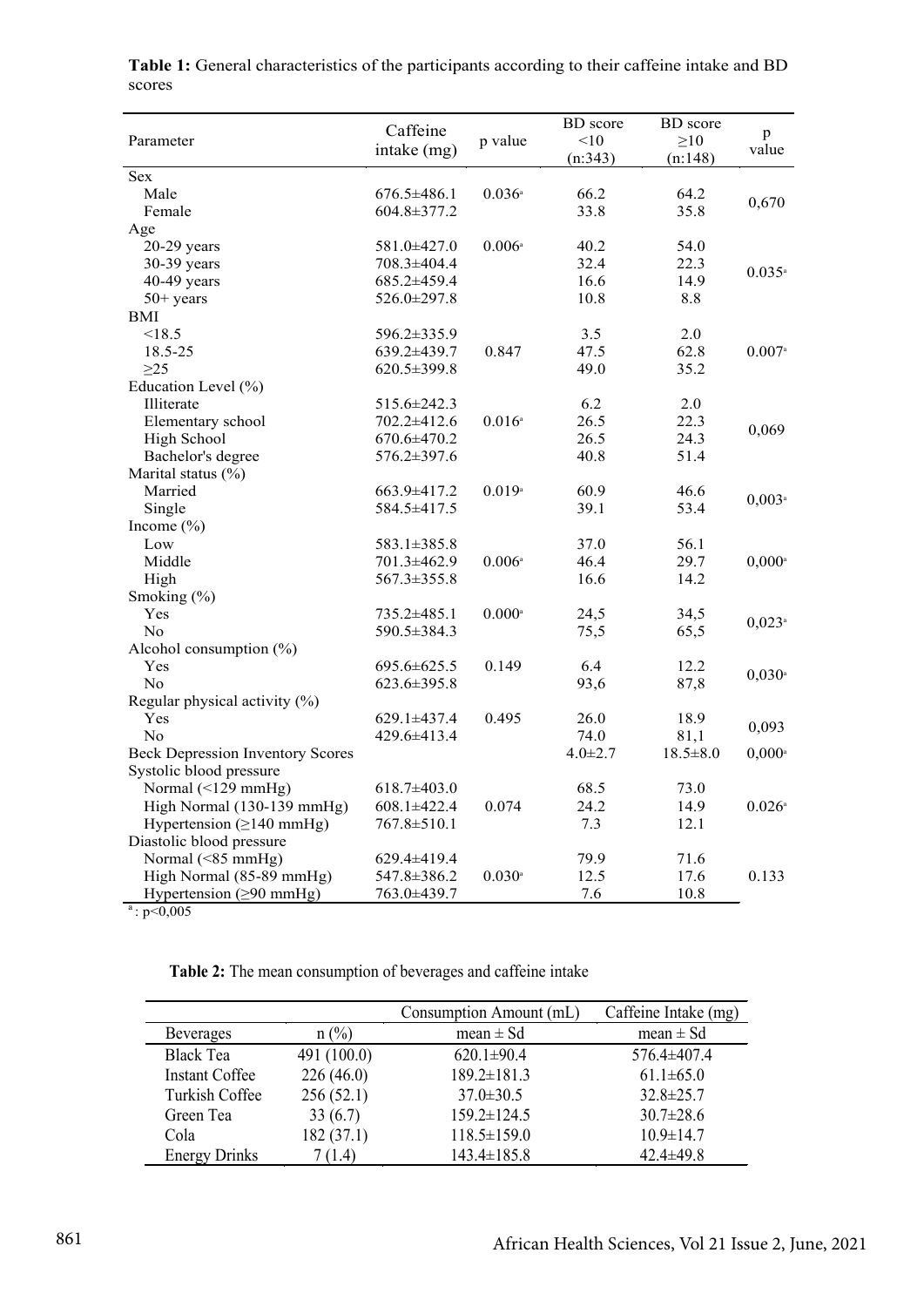**Table 3:** Odds ratios and 95% confidence intervals of BD scores according to different black tea consumption and caffeine intake levels

| <b>Black Tea</b> |                                     | $\leq$ 1 cup                       | $1-2$ cup |                                    | $2-3$ cup         |                   | $3-4$ cup | $n:78^{a}/26^{b}$ | $>$ 4 cup          |                   |         |
|------------------|-------------------------------------|------------------------------------|-----------|------------------------------------|-------------------|-------------------|-----------|-------------------|--------------------|-------------------|---------|
| Consumption      |                                     | n:23 <sup>a</sup> /20 <sup>b</sup> |           | n:73 <sup>a</sup> /28 <sup>b</sup> | $n:68^{a}/25^{b}$ |                   |           |                   | $n:101^{a}/49^{b}$ |                   |         |
|                  | 0 <sub>R</sub>                      | 95% CI                             | OR.       | 95% CI                             | 0R                | 95% CI            | <b>OR</b> | 95% CI            | <b>OR</b>          | 95% CI            | p value |
| Model 1          | ref                                 | ref                                | 0.44      | $0.21 - 0.93$                      | 0.41              | $0.19 - 0.88$     | 0.39      | $0.18 - 0.82$     | 0.55               | $0.28 - 1.11$     | 0.041   |
| Model 2          | ref                                 | ref                                | 0.44      | $0.20 - 0.93$                      | 0.40              | $0.18 - 0.86$     | 0.42      | $0.20 - 0.91$     | 0.59               | $0.29 - 1.20$     | 0.003   |
| Model 3          | ref                                 | ref                                | 0.44      | $0.20 - 0.95$                      | 0.42              | $0.19 - 0.93$     | 0.45      | $0.21 - 0.98$     | 0.59               | $0.28 - 1.21$     | 0.000   |
|                  | $<$ 300 mg                          |                                    |           | 300-450mg                          | 450-600mg         |                   | 600-750mg |                   | $>750$ mg          |                   |         |
| Caffeine intake  | n: 58 <sup>a</sup> /38 <sup>b</sup> |                                    |           | $n:64^{a}/26^{b}$                  |                   | $n:77^{a}/20^{b}$ |           | $n:48^a/18^b$     |                    | $n:96^{a}/46^{b}$ |         |
|                  | 0 <sub>R</sub>                      | 95% CI                             | <b>OR</b> | 95% CI                             | 0R                | 95% CI            | <b>OR</b> | 95% CI            | <b>OR</b>          | 95% CI            | p value |
| Model 1          | ref                                 | ref                                | 0.68      | $0.36 - 1.26$                      | 0.40              | $0.21 - 0.77$     | 0.61      | $0.31 - 1.21$     | 0.74               | $0.43 - 1.28$     | 0.003   |
| Model 2          | ref                                 | ref                                | 0.64      | $0.34 - 1.20$                      | 0.42              | $0.22 - 0.82$     | 0.70      | $0.35 - 1.40$     | 0.80               | $0.46 - 1.40$     | 0.003   |
| Model 3          | ref                                 | ref                                | 0.57      | $0.30 - 1.09$                      | 0.39              | $0.20 - 0.77$     | 0.64      | $0.31 - 1.31$     | 0.71               | $0.40 - 1.27$     | 0.000   |
| Model 4          | ref                                 | ref                                | 0.56      | $0.29 - 1.07$                      | 0.40              | $0.20 - 0.78$     | 0.66      | $0.32 - 1.38$     | 0.81               | $0.44 - 1.49$     | 0.000   |

Model 1: Sex, age, BMI; Model 2: Model 1 + education level, marital status, income; Model 3: Model 2 + smoking status, alcohol consumption, regular physical activity, diastolic and systolic blood pressure; Model 4: Model 3 + Caffeine intake other than black tea

a : BDI score  $10$  b : BDI score  $\geq 10$  1 cup: 200 mL

#### **Discussion**

This study aimed to investigate the relationship of caffeine intake and black tea consumption, which is the main source of caffeine among the population of Turkey, with depression. Multiple studies have reported on the relationship between caffeine and depression 34-37. Our study strongly suggests that the participants' daily caffeine intake through beverages was 629.5±418.8 mg (and 450-600 mg/d caffeine level) has a protective effect against depression, according to BD scores. In addition, the prevalence of depression was lower in participants who consumed between 1 to 4 cups of black tea per day, after adjustment for potential confounders. Similar to these findings, previous studies have supported inverse relationships between caffeine and depression. Smith, et al. determined that the prevalence of clinical depression was 4.1% in individuals who consumed more than 260 mg of caffeine daily, whereas it was 33.7% among those who did not consume caffeine  $(p<0.05)^{34}$ . In another study, a J-shaped relationship was found between caffeine intake and post-partum depression 38. In other recent meta-analysis, it was shown that 68 to 509 mg of caffeine intake significantly decreased the risk of depression<sup>39</sup>. The relationship between caffeine and depression varies with the amount of daily caffeine intake 4,13,38,39. Consistent with these findings, the present study found that 450-600mg of caffeine intake caused a 61% reduction in the risk of depression compared to a 0-300 mg caffeine intake. (Table 3).

The high levels of tea consumed could have developed in the consumer a tolerance for caffeine40. In that case, consumption above a certain amount, when continuous, could decrease the positive effects of caffeine. Since the

effect of caffeine on depression varies according to the amount of caffeine intake, accounting for the habitual consumption of caffeine-containing drinks is also important.

In this study, the caffeine intake of participants was higher than it was in much of the existing literature 4,9,10,34,41 and black tea was the major source of caffeine. Next to water, black tea is the most widely consumed traditional beverage in Turkey 17. Euromonitor International reported that black tea consumption in Turkey was the highest per person in the world <sup>42</sup>. In several studies conducted in Turkey, black tea was found to be the most preferred beverage for breakfast and with snacks 18 as well as the most consumed beverage overall<sup>17</sup>. The findings that supports this information were also revealed in this study. Consumption of black tea was 620.1±90.4 mL, which exceeds that of any other beverage (Table 2).

The protective effect of tea against depression has been demonstrated repeatedly 13,16,43,44. Hintikka, et al. found an inverse correlation between tea consumption in adults and their scores on the BDI 13. Moreover, it was stated that the individuals who consume tea were less depressed than those who do not  $(p<0.05)$ . The same study did not find features of depression in individuals who drank more than five cups of tea daily<sup>13</sup>. A similar study determined that those with high tea consumption levels had lower levels of symptoms of depression<sup>43</sup>. Moreover, in a meta-analysis evaluating this subject, an inverse relationship was found between tea consumption and depression, and also that those who consumed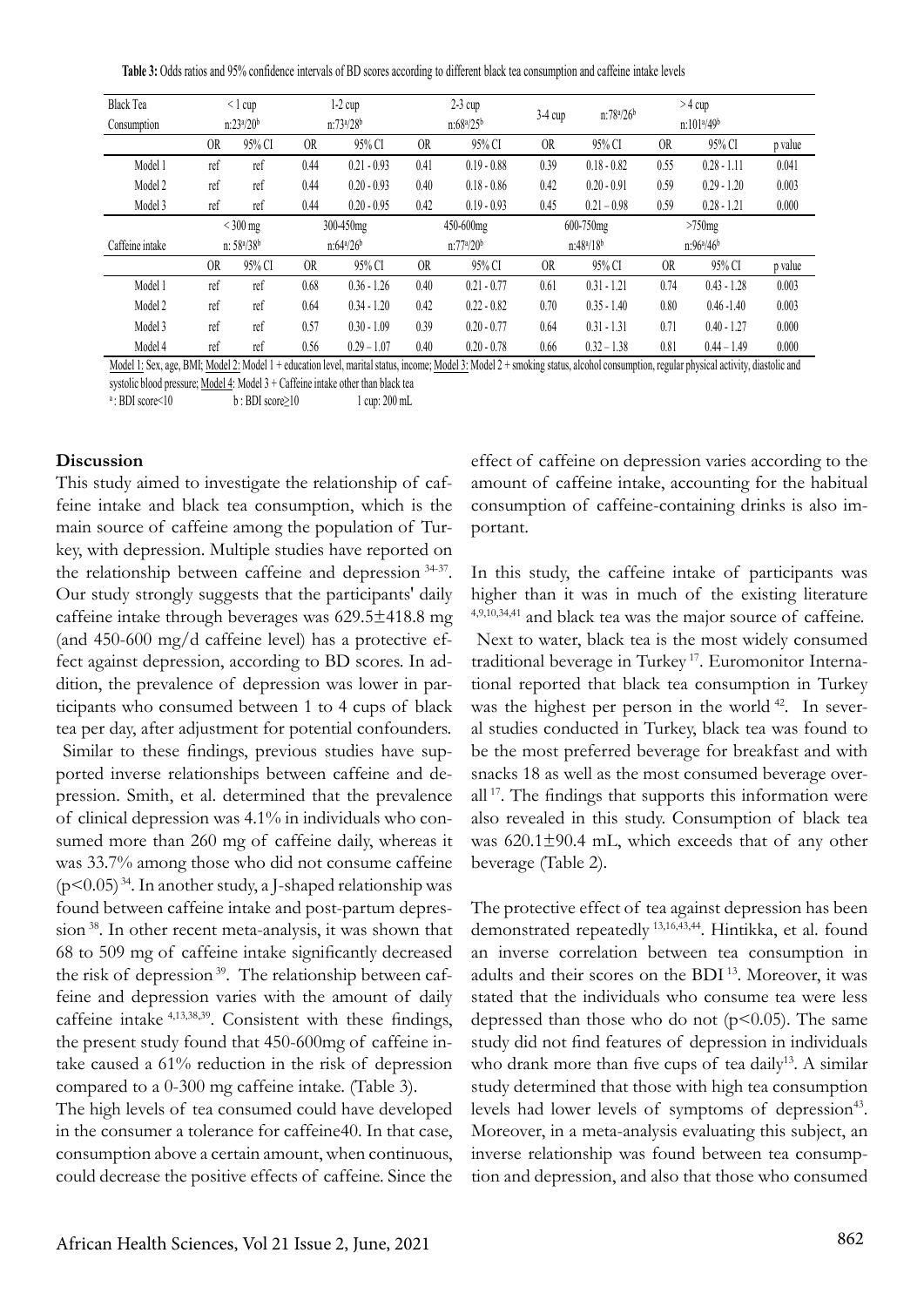more than three cups of tea daily had reduced risk of depression by 37.0% 44. Consistent with existing literature, in this study, it was found that consumption of 1 to 4 cups of black tea decreased the risk of depression by approximately 55.0% (Table 3).

The mechanism underlying the relationship between tea consumption and a risk of depression is still under investigation. Some studies have illustrated that the relationship between caffeine and depression results from caffeine's impact on the nervous system 44,45. Caffeine and caffeine's largest metabolite adenosine receptors increase the flexibility of hippocampal CA2 neurons in the brain, reducing the risk of depression in individuals who consume coffee 46,47. It is generally considered that the safe daily dosage of caffeine intake is less than 500 mg 48 however according to the Dietary Guidelines for Americans 2015–2020, caffeine intake up to 400 mg per day can be acceptable 41. In addition to caffeine, beverages such as coffee and tea contain antioxidants and phytochemicals, which might be factors in low levels of depression<sup>15</sup>. A recent mechanism study showed that black tea L-theanine, epigallocatechin gallate, and theaflavins associated with anti-depressive effects through multiple pathways. These pathways include up-regulation of ERK/CREB/BDNF signaling, down-regulation of NF-kB signaling, and modulating dopaminergic activity and the gut-brain axis 49.

The current literature examining associations between caffeine intake and depression has been mainly carried out in Western countries with high levels of coffee consumption or in Eastern countries with levels of high green tea consumption. Uniquely, Turkey has the highest per capita consumption level of black tea. Furthermore, the country's traditional brewing style (15-30 min. brewing) increases the caffeine and polyphenol content of black tea, which results in higher intakes of caffeine and polyphenols 50. As expected, the results of this study indicated that black tea had the highest consumption level among all caffeine-containing beverages. The consumption of 1 to 4 cups of black tea (and 450-600 mg caffeine intake) was protective against depression. This protective effect may be the result of bioactive components as well as of caffeine itself. To better understand this protective effect, more studies of people who consume high amounts of black tea are needed.

# **Limitations of Study**

The sample of this research may be expanded to pro-

duce better results that more fully describe the population. In our study, all of the participants were habitual black tea consumers which caused us to select our reference group from the lowest level tea consumers. Adding a "non-consumer" group may improve the results of further studies. Together with the food consumption frequency of the participants, the evaluation of their food consumption records will also more accurately determine their daily caffeine intake. Throughout the research process, the participants were not examined, nor were sub-clinical depression diagnoses recorded by a physician. Personal statements regarding the symptoms of depression were taken as the basis. A more robust diagnostic method should be used in further studies.

## **Conflict of Interest**

The authors declare no potential conflicts of interests with respect to the authorship and/or publication of this article.

## **Acknowledgments**

The authors thank Ms. Ş. Bölükbaş, Ms. G. Şimşek, and Ms. R. Erdogan for their assistance with the study. Thank you, also, to S. Barlas and J. Kuras for their careful reading and language editing of this document.

## **References**

1. Dawkins L, Shahzad F-Z, Ahmed SS, Edmonds CJ. Expectation of having consumed caffeine can improve performance and mood. *Appetite*. 2011;57(3):597-600.

2. Greden J, Pomerleau O. Caffeine-related disorders and nicotine-related disorders. Kaplan HI, Sadock BJ, Cancro R, (Eds). Comprehensive Textbook of Psychiatry 6th ed Baltimore: Williams & Wilkins. 1995:806-811. 3. Broderick P, Benjamin A, Dennis L. Caffeine and psychiatric medication interactions: a review. *The J. Okla. State. Med. Assoc.* 2005;98(8):380-384.

4. Lucas M, Mirzaei F, Pan A, et al. Coffee, caffeine, and risk of depression among women. *Arch. Intern. Med*. 2011;171(17):1571-1578.

5. Depression and Other Common Mental Disorders: Global Health Estimates. Geneva: World Health Organisation 2017.

6. Özyurt BC, Deveci A. The Relationship between Domestic Violence and the Prevalence of Depressive Symptoms in Married Women between 15 and 49 Years of Age in a Rural Area of Manisa, Turkey. *Türk Psikiyatr. De*. 2010;21(1):1-7.

7. Kayahan B, Altıntoprak E, Karabilgin S, Öztürk Ö. The relationship between risk factors and depression scores, and depression prevalence among wom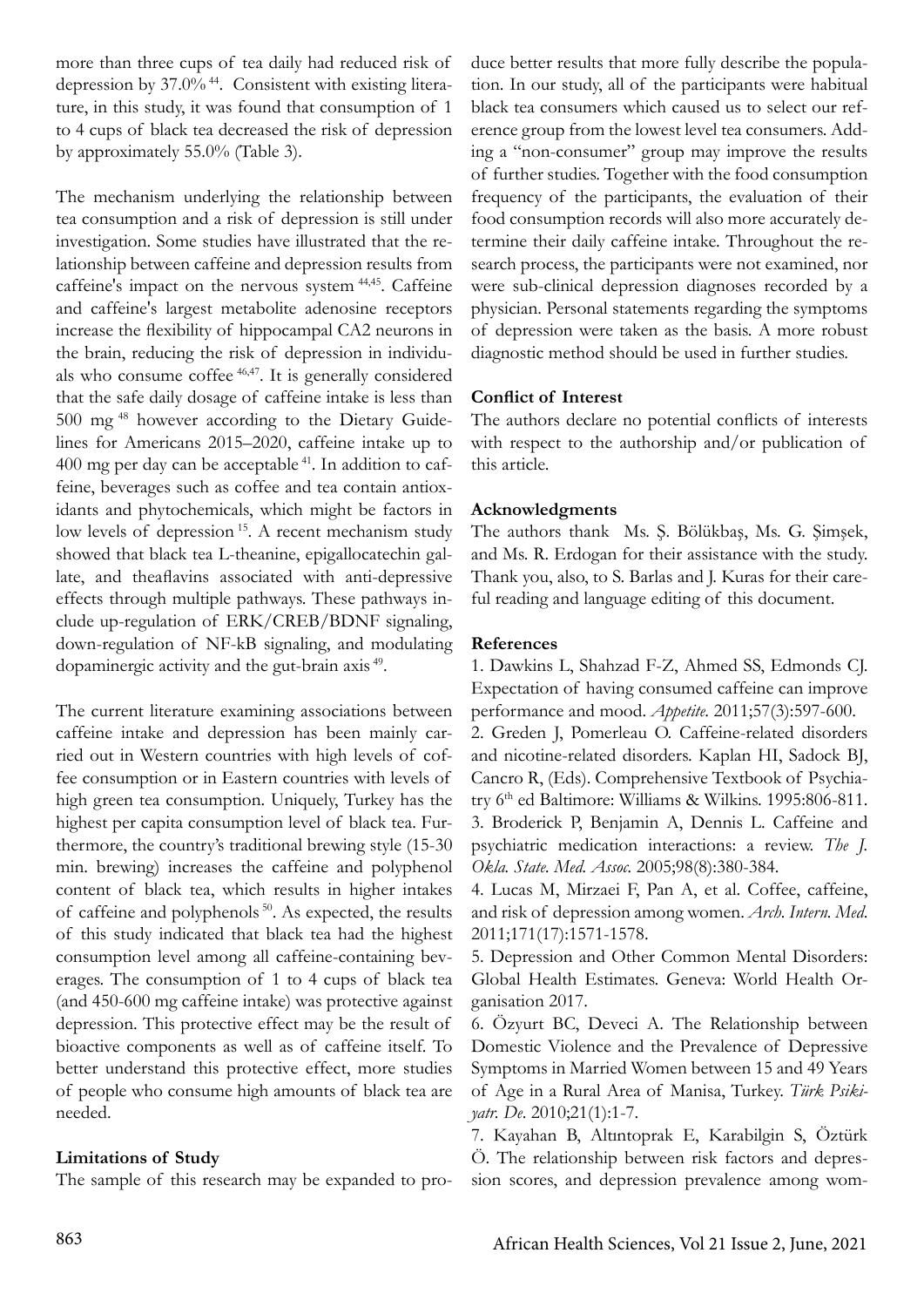en between 15-49 [year]s age. *Anadolu Psikiyatri Derg*. 2003;4(4):208-219.

8. Ünsal A, Ayranci Ü, Tozun M. Prevalence of depression and its relationship with sociodemographic characteristics among women in a rural town of western Turkey. *Anadolu Psikiyatri Derg*. 2008;9(3):148.

9. Ruusunen A, Lehto SM, Tolmunen T, Mursu J, Kaplan GA, Voutilainen S. Coffee, tea and caffeine intake and the risk of severe depression in middle-aged Finnish men: the Kuopio Ischaemic Heart Disease Risk Factor Study. *Public Health Nutr*. 2010;13(8):1215-1220.

10. Pham NM, Nanri A, Kurotani K, et al. Green tea and coffee consumption is inversely associated with depressive symptoms in a Japanese working population. *Public Health Nutr.* 2014;17(3):625-633.

11. Park R, Moon J. Coffee and depression in Korea: the fifth Korean National Health and Nutrition Examination Survey. *Eur. J. Clin. Nutr*. 2015;69(4):501.

12. Iranpour S, Sabour S. Inverse association between caffeine intake and depressive symptoms in US adults: data from National Health and Nutrition Examination Survey (NHANES) 2005–2006. *Psychiatry. Res*. 2019;271:732-739.

13. Hintikka J, Tolmunen T, Honkalampi K, et al. Daily tea drinking is associated with a low level of depressive symptoms in the Finnish general population. *Eur. J. Epidemiol*. 2005;20(4):359-363.

14. Grosso G, Micek A, Castellano S, Pajak A, Galvano F. Coffee, tea, caffeine and risk of depression: A systematic review and dose–response meta-analysis of observational studies. Mol. *Nutr. Food. Res*. 2016;60(1):223- 234.

15. Guo X, Park Y, Freedman ND, et al. Sweetened beverages, coffee, and tea and depression risk among older US adults. *PloS One*. 2014;9(4):e94715.

16. Yao Y, Chen H, Chen L et al. Type of Tea Consumption and Depressive Symptoms in Older Adults. *BMC Geriatrics*. 2020 (Ahead of publication 10.21203/  $rs.3.rs-104524/v1)$ 

17. Yardimci H, Özdoğan Y, Asil E, Hovland E, Özçelik A. An Evaluation of Adults' Water and Fluid Consumption. *Online J Health Allied Scs*. 2016;15(3):8.

18. Nergiz-Unal R, Akal Yildiz E, Samur G, Besler HT, Rakicioğlu N. Trends in fluid consumption and beverage choices among adults reveal preferences for ayran and black tea in central Turkey. *Nutr. Diet*. 2017;74(1):74-81. 19. Güneş S. Türk Çay Kültürü Ve Ürünleri. *Milli Folklor*. 2012;24(94).

20. Quartz. Annual per capita tea consumption worldwide as of 2016, by leading countries (in pounds). https://www.statista.com/statistics/507950/global-per-capita-tea-consumption-by-country/. Published 2016. Accessed 1/18, 2019.

21. Köksal E, Yardımcı H, Kocaadam B, Deniz Güneş B, Yılmaz B, Karabudak E. Relationship between dietary caffeine intake and blood pressure in adults. *Int. J. Food Sci. Nutr*. 2017;68(2):227-233.

22. Gibson RS. Principles of Nutritional Assessment. Oxford University Press, New York, USA. 2005.

23. World Health Organisation. Body Mass Index (on-line). Available at: "http://www.euro.who. int/en/health-topics/disease-prevention/nutrition/a-healthy-lifestyle/body-mass-index-bmi."Accessed July 28, 2019.

24. Beck AT, Ward CH, Mendelson M, Mock J, Erbaugh J. An inventory for measuring depression. *Arch. Gen. Psychiatry*. 1961;4(6):561-571.

25. Tegin B. Depresyonda Bilişsel Süreçler: Beck Modeline Göre Bir İnceleme (Cognitive Processes in Depression: A study according to Beck's Model) *Turk J Psychol*. 1987;6(21):116-121.

26. Hisli N. Beck Depresyon Envanterinin Geçerligi Uzerine Bir Calısma (A study on the validity of BDI). *Turk J Psychol*. 1989;22:118-126.

27. Rakicioglu N, Tek N, Ayaz A. Food and food photo catalog: dimensions and volumes. Ata Ofset Matbaacilik, Ankara, Turkey. 2012.

28. Hanci M, Bakirci S, Bayram S, et al. Caffeine levels in Turkish coffee and some beverages sold in Turkey. *Duzce Med J*. 2013;15(3):34-38.

29. United States Department of Agriculture. USDA Food Composition Databases (on-line). Available at "https://ndb.nal.usda.gov" Accessed January 24, 2019. 30. Klesges RC, Ray JW, Klesges LM. Caffeinated coffee and tea intake and its relationship to cigarette smoking: An analysis of the Second National Health and Nutrition Examination Survey (NHANES II). *J Subst Abuse*. 1994;6(4):407-418.

31. Andrew V. Kuczmarski, Nancy Cotugna, Marc A. Mason, Michele K. Evans, Zonderman AB. Depression and Cognitive Impairment Are Associated with Low Education and Literacy Status and Smoking but Not Caffeine Consumption in Urban African Americans and White Adults. *Journal of Caffeine Research*. 2015;5(1):31-41.

32. Meng L, Chen D, Yang Y, Zheng Y, Hui R. Depression increases the risk of hypertension incidence: a meta-analysis of prospective cohort studies. *J Hypertens*. 2012;30(5):842-851.

33. Zanchetti A, Dominiczak A, Coca A, et al. 2018 ESC/ESH Guidelines for the management of arterial hypertension. *Eur. Heart. J*. 2018;39(33):3021-3104.